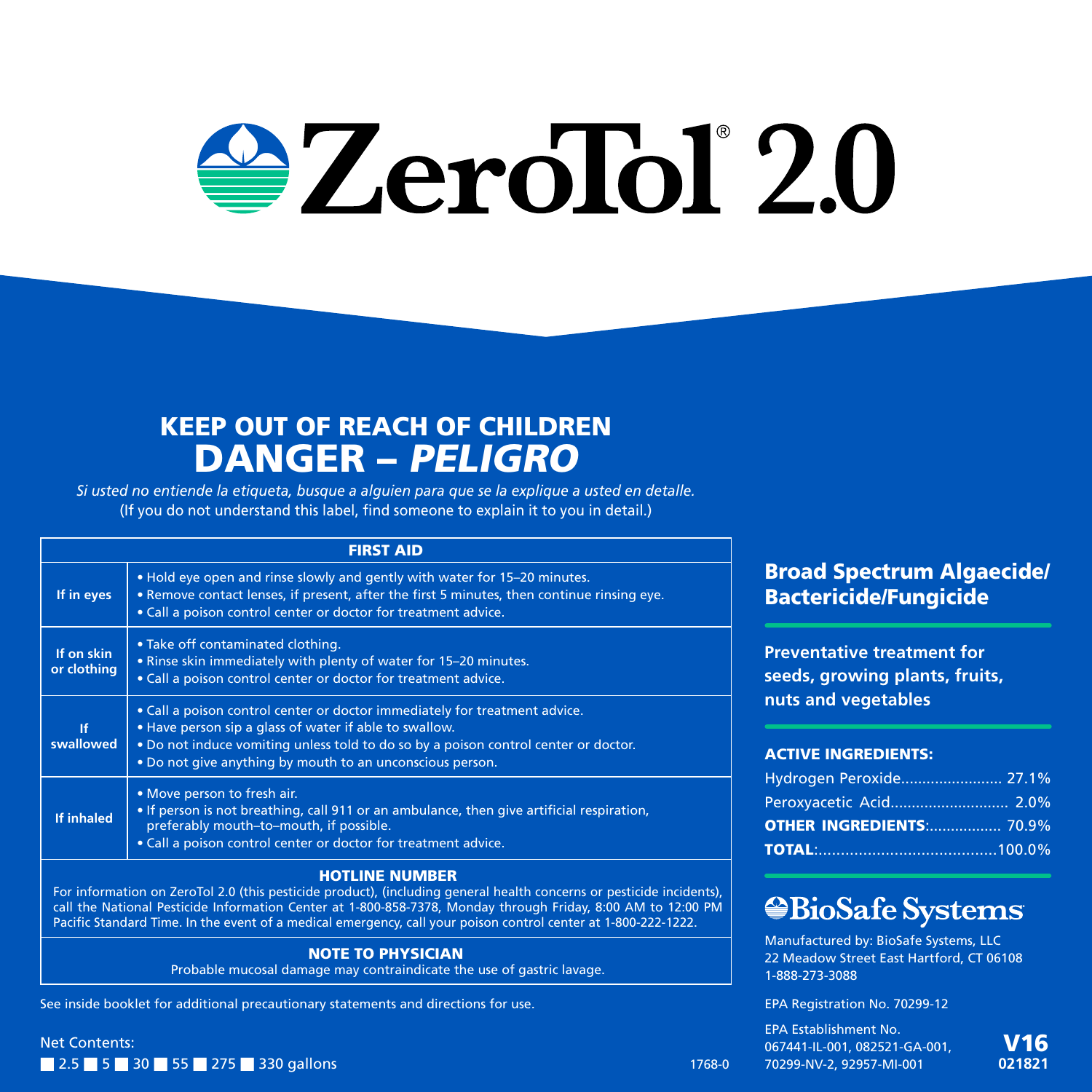#### PRECAUTIONARY STATEMENTS HAZARDS TO HUMANS AND DOMESTIC ANIMALS DANGER

CORROSIVE: Causes irreversible eye damage. Harmful if absorbed through skin. Causes skin burns. May be fatal if swallowed. Harmful if inhaled. Do not breathe vapor. Do not get in eyes, on skin or on clothing. Wear protective eyewear (goggles or face shield) and rubber gloves. Wash thoroughly with soap and water after handling and before eating, drinking, chewing gum, using tobacco or using the toilet. Remove and wash contaminated clothing before reuse.

#### PERSONAL PROTECTIVE EQUIPMENT (PPE)

Handlers who may be exposed to the undiluted product through mixing, loading, application, or other tasks must wear: coveralls over long-sleeved shirt and long pants, rubber gloves, chemical resistant footwear plus socks, and protective eyewear (goggles or face shield). Handlers who may be exposed to the dilute through application or other tasks must wear: long-sleeved shirt and long pants, and shoes plus socks. Follow manufacturer's instructions for cleaning/maintaining PPE. Discard clothing and other absorbent materials that have been drenched or heavily contaminated with this product. Do not reuse them. If no such instructions for washables, use detergent and hot water. Keep and wash PPE separately from other laundry.

#### ENGINEERING CONTROLS

When handlers use closed systems, enclosed cabs, or aircraft in a manner that meets the requirements listed in the Worker Protection Standard (WPS) for agricultural pesticides (40 CFR 170.240(d)(4-6)), the handler PPE requirements may be reduced or modified as specified in the WPS.

#### USER SAFETY RECOMMENDATIONS

Users should remove clothing immediately if pesticide gets inside. Then wash thoroughly and put on clean clothing. Remove PPE immediately after handling this product. Wash the outside of gloves before removing. As soon as possible, wash thoroughly and change into clean clothing.

#### ENVIRONMENTAL HAZARDS

For terrestrial uses: Do not apply directly to water, or to areas where surface water is present or to intertidal areas below the mean high water mark. Do not contaminate water when disposing of equipment washwaters or rinsate. Do not apply directly to treated, finished drinking water reservoirs or drinking water receptacles when the water is intended for human consumption. This product is highly toxic to bees and other beneficial insects exposed to direct contact on blooming crops or weeds. Do not apply this product or allow it to drift to blooming crops or weeds while bees are actively visiting the treatment area. Do not apply this product or allow it to drift to crops where beneficials are part of an Integrated Pest Management strategy. This pesticide is toxic to birds who eat treated seed exposed on soil surface. Treated seed exposed on soil surface may be hazardous to birds, wildlife, fish and aquatic invertebrates. Cover or collect seeds spilled during loading.

#### PHYSICAL AND CHEMICAL HAZARDS

Corrosive. Strong oxidizing agent. Do not use in undiluted form. Mix only with water in accordance with label instructions. Never bring undiluted product in contact with other pesticides, cleaners or oxidative agents.

#### DIRECTIONS FOR USE

It is a violation of Federal law to use this product in a manner inconsistent with its labeling. Do not apply this product in a way that will contact workers or other persons, either directly or through drift. Only protected handlers may be in the area during application. For any requirements specific to your State or Tribe, consult the State or Tribal agency responsible for pesticide regulation.

#### AGRICULTURAL USE REQUIREMENTS

Use this product only in accordance with its labeling and with the Worker Protection Standard, 40 CFR Part 170. This standard contains requirements for the protection of agricultural workers on farms, forests, nurseries and greenhouses, and handlers of agricultural pesticides. It contains requirements for training, decontamination, notification and emergency assistance. It also contains specific instructions and exceptions pertaining to the statements on this label about Personal Protective Equipment (PPE), notification to workers, and Restricted-Entry Interval (REI). The requirements in this box only apply to the uses of this product that are covered by the Worker Protection Standard.

#### For enclosed environments:

There is a Restricted Entry Interval (REI) of one (1) hour for this product when applied via fogging or spraying to growing plants, surfaces, equipment, structures and non-porous surfaces in enclosed glasshouses and greenhouses. PPE required for early entry to treated areas that is permitted under the Worker Protection Standard and that involves contact with anything that has been treated, such as plants, soil or water, is coveralls worn over long-sleeved shirt and pants, waterproof gloves and shoes plus socks.

There is a Restricted Entry Interval (REI) of zero (0) hours for pre-plant dip, seed treatment, soil drench, mop, sponge, dip, soak, rinse or other nonspraying application methods when used in enclosed environments such as glasshouses and greenhouses.

#### For field applications:

Keep unprotected persons out of treated areas until sprays have dried.

#### Non-Agricultural Use Requirements

The requirements in this box apply to uses of this product that are not within the scope of the Worker Protection Standard for agricultural pesticides (40 CFR Part 170). The WPS applies when this product is used to produce agricultural plants on farms, forests, nurseries or greenhouses.

Keep unprotected persons out of treated areas until sprays have dried.

#### PRODUCT INFORMATION

ZeroTol 2.0 is a liquid bactericide/fungicide used to treat and control plant pathogens on indoor, greenhouse, and outdoor-grown: ornamental plants, flowering plants, bedding plants, nursery stock, landscape plants, turf and all agricultural crops including food crops.

Use ZeroTol 2.0 as a preventative treatment for suppressing the following plant pathogens and diseases: Alternaria – Anthracnose – Aphanomyces – Black Spot – Botrytis (grey mold) – Downy Mildew – Erwinia, Fusarium (root rot) – Leaf Spot – Phytophthora (blights, rots) – Plasmopara – Powdery Mildew – Pseudomonas – Pythium – Rhizoctonia – Rust – Scab – Smut – Thielaviopsis – Uncinula (powdery mildew) – Xanthomonas – Wilts & Blights – Ralstonia solanacearum (brown rot, bacterial wilt) – Sclerotinia sclerotiorum (white mold) – Tobacco mosaic virus.

Use ZeroTol 2.0 to treat/control plant pathogens on bedding plants, flowering plants, roses, poinsettia, ornamentals, nursery stock, trees, turf, cut flowers, bulbs, cuttings, seedlings, seeds and seedbeds.

ZeroTol 2.0 may be used on the following indoor or field-grown crops, including but not limited to: tomato, cucumber, herbs, hops, tobacco and other crops. Apply ZeroTol 2.0 up to and including the day of harvest.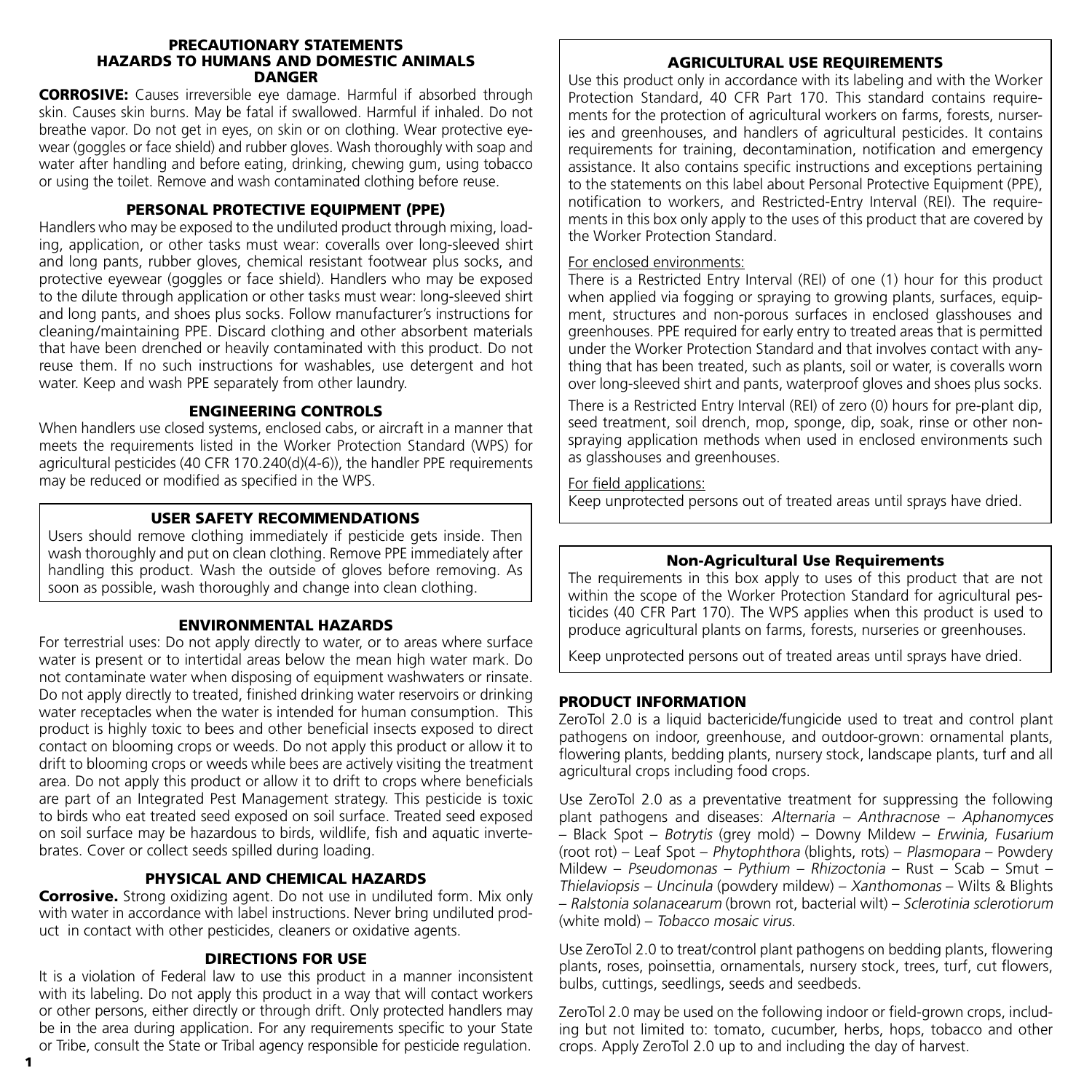Apply ZeroTol 2.0 to treat/control bacteria, fungi and algae on greenhouse structures, benches, pots, watering systems, evaporative coolers, storage rooms, ventilation equipment, floors and other equipment.

#### APPLICATION METHODS

**Ground:** This product can be applied by commonly used ground equipment, such as hose-end, pressurized, greenhouse and handheld sprayers. Use proper spray pressure, gallonage per acre, nozzles, nozzle spacing and ground speed.

**Chemigation:** This product can be applied through sprinkler (center pivot, lateral move, end tow, side (wheel) roll, traveler, solid set or hand move) or drip-type irrigation systems. Refer to the **Chemigation** section of this label for additional directions and precautions.

#### Solution Preparation:

ZeroTol 2.0 works best when diluted with water containing low levels of organic or inorganic materials. Measuring total suspended solids and EC (Electrical Conductivity) can help in determining concentration of organic and inorganic content in the water. Thoroughly rinse out mixing tank with water before mixing. ZeroTol 2.0 will readily mix with clean, water and does not require agitation.

ZeroTol 2.0 is formulated with minimal surfactant for plants having waxy or hairy surfaces. In order to increase the effectiveness of ZeroTol 2.0, additional non-ionic surfactant may be added, for treatment of plants with difficult to reach surfaces, or for plants having waxy or hairy surfaces. Only non-ionic surfactants are compatible with ZeroTol 2.0.

ZeroTol 2.0 works by contact with the plants and materials being treated. It is important to ensure that all surfaces are thoroughly wetted. ZeroTol 2.0 does not produce any visible residue, distinct odor or deleterious effects to plants when used in accordance with label directions.

ZeroTol 2.0 is a strong oxidizing agent and may react with residues of metalbased fungicides or supplements. Do not apply ZeroTol 2.0 as a foliar spray immediately following foliar applications of metal-based products. Allow at least 48-72 hrs. after application of metal-based products before applying ZeroTol 2.0 as a foliar spray. Check the label of the metal-based product prior to application for specific instructions for use with other fungicide products.

#### Note: Use spray solution the same day it is prepared, do not store and reuse mixed spray solution.

#### Compatibility:

ZeroTol 2.0 is compatible as a direct injection or tank-mix with many commonly used pesticides, fertilizers, adjuvants and non-ionic surfactants but has not been fully evaluated with all of these. Do not direct inject or tank mix ZeroTol 2.0 in to the irrigation system or in the spray tank with pesticides, surfactants or fertilizers before conducting a compatibility test to show it is physically compatible, effective and noninjurious under your use conditions. Do not tank mix ZeroTol 2.0 with copper or other pesticides containing metals at a dilution rate stronger than 1:100. Consult your BioSafe Systems technical representative for specific instructions.

To ensure compatibility, evaluate them prior to use as follows: Using a suitable container, add proportional amounts of product to water. Add wettable powders first, followed by water dispersible granules, then by liquid flowables and lastly, emulsifiable concentrates. Mix thoroughly and let stand for at least five minutes. If the combination stays mixed or can be remixed, it is physically compatible. Test the combination on a small portion of the crop to be treated to ensure that a phytotoxic response will not occur as a result of application.

Consult specific product labels for additional information or restrictions concerning tank mixing. Observe the most restrictive limitations and precautions of the labeling of all products used in mixtures.

#### Plant Sensitivity Testing:

For foliar applications, only use ZeroTol 2.0 at labeled dilutions. Solutions more concentrated than described on this label may result in leaf necrosis for some plants. ZeroTol 2.0 has been designed to provide a balanced source of the active ingredient directly to the plant surface. ZeroTol 2.0 has been used and tested on many varieties of plant material; however, the nature of the target plant, environmental conditions, plant vigor, and the use of other pesticides can all affect plant sensitivity. The safety of ZeroTol 2.0 has not been determined on all plants and crops. Plants grown in greenhouses vary greatly from those grown under field conditions. Determine if ZeroTol 2.0 can be safely used prior to application. Before treating large numbers of plants, test ZeroTol 2.0 or tank mixes of ZeroTol 2.0 and other pesticides or fertilizers at labeled rates on a separate set of plants and observe for symptoms of sensitivity prior to use. Symptoms on foliage include yellow or brown spotting, "burned" tips and/or yellow or brown scorching along the leaf edges.

When using ZeroTol 2.0 for control of organisms living on the plant tissue (such as Downy and Powdery Mildew), treatment may result in lesions on plant tissue. ZeroTol 2.0 will oxidize parasitic organisms living in plant tissue that are not always visible to the naked eye. Resulting oxidative effects may include spotting, or drying of the plant tissue where organisms inhabited tissue.

Read the entire label before using this product. Use only according to label directions. Do not use ZeroTol 2.0 above labeled rates.

#### USE RATES AND DIRECTIONS

#### INDOOR AND OUTDOOR-GROWN CROPS

PREHARVEST INTERVAL: PHI = Zero (0) Days. ZeroTol 2.0 can be sprayed up to and including the day of harvest.

Use ZeroTol 2.0 to treat plant diseases on indoor and outdoor grown crops through soil drench, irrigation, fog and foliar applications. For specific foliar applications refer to **Application Rates and Directions Chart**.

#### Aerosol/Fog Treatments For Control of Foliar Diseases in Crops\*

ZeroTol 2.0 can be applied as an aerosol/fog using approved commercial cold or thermo fogging equipment. Use a rate of 5.0-16.0 fl. oz. of ZeroTol 2.0 per 10,000 sq. ft. of greenhouse area mixed in 0.5-1.0 gallon of water. Ensure even distribution of applied fog in the greenhouse to be treated. Always test by fogging a few plants first at these concentrations and ensure no injury to plants before using on a large scale. For crops that are in bloom and/or have low tolerance to ZeroTol 2.0, do not exceed solution concentration of 1:50 (2.56 fl. oz. of ZeroTol 2.0 per 1.0 gallon of water per 10,000 sq. ft.). Repeat applications once every 5-7 days as needed until complete control of disease is achieved. Use an approved and compatible dispersal agent to minimize evaporation of applied aerosol and better deposition on plant surface.

#### Foliar Spray Treatments

ZeroTol 2.0 works immediately on contact with any plant surface for control of plant diseases – see **Application Rates and Directions Chart**. Good coverage and wetting of the foliage is required. Do not spray ZeroTol 2.0 during conditions of intense heat, drought or poor plant vigor.

#### Curative Application Rates:

- 1. For best results, apply at first sign of disease. Spray diseased plants using a 1:100 dilution rate, or 128 fl. oz. of ZeroTol 2.0 per 100 gallons of water. Ensure adequate coverage of upper and lower foliage, stems, branches and stalks.
- 2. Spray or mist plants in morning or evening. Apply 50-500 gallons of spray solution per treated acre or 11.5-115 gallons per 10,000 sq. ft., ensuring adequate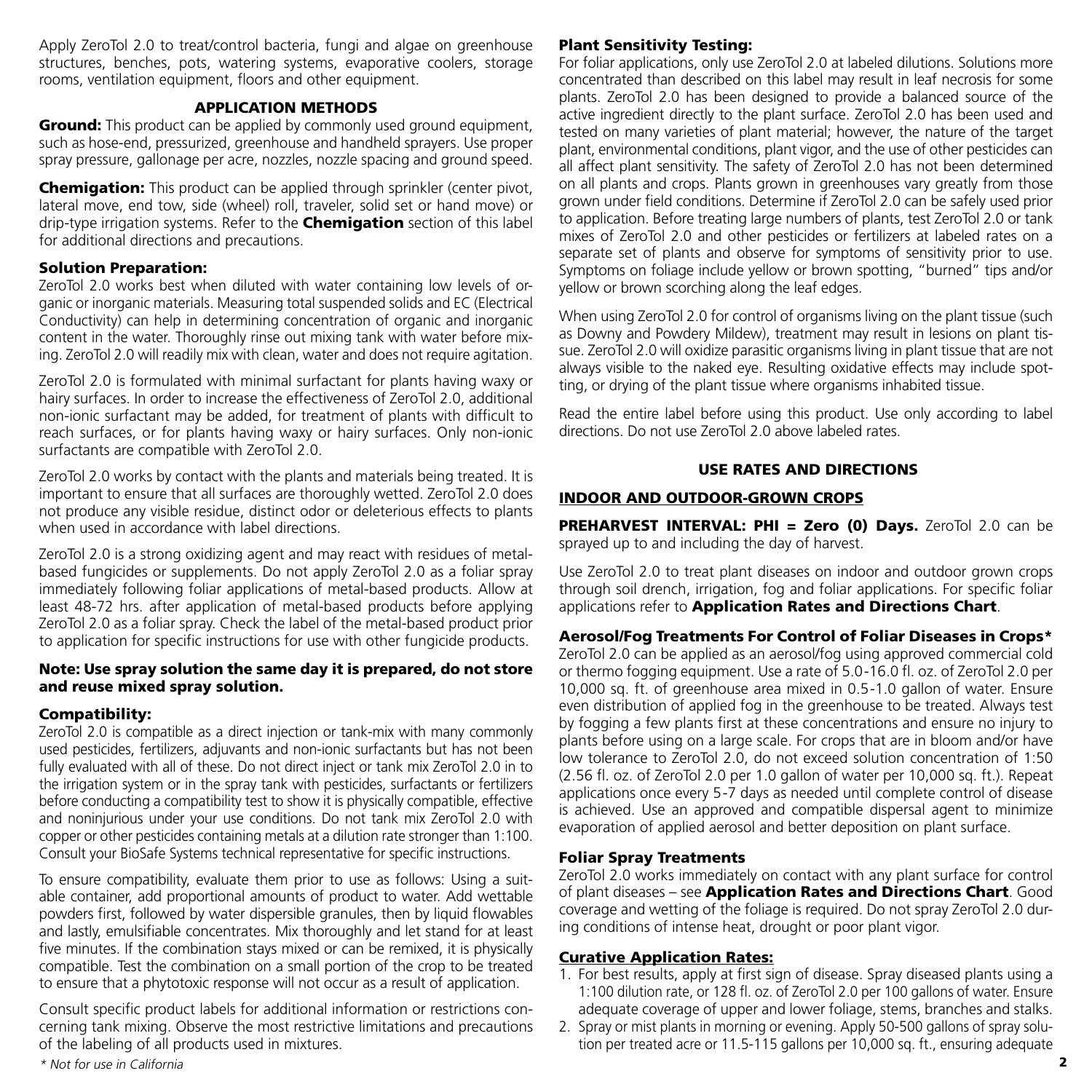coverage of upper and lower foliage, stems, branches and stalks. Final spray solution volume will depend on crop type, canopy size and/or growth stage.

- 3. Maintain a 3-10 day spray schedule until control is achieved. Under heavy disease pressure or when conditions are favorable for rapid disease development; spray intervals can be shortened to 3-5 days.
- 4. Concentrations up to 1:40 (2.5% v/v) can be used as a rescue treatment on berries (excluding strawberries), citrus crops, cucurbit crops and fruiting vegetables, after testing to ensure the rate is safe on plants. Do not apply 1:40 rate while crops are in bloom. Always test for phytotoxicity by spraying on few plants before using on a large scale.

#### Preventative Application Rates:

1. Begin applications early when plants are small. Use ZeroTol 2.0 at a dilution

rate of 1:200-1:400 (64-32 fl. oz. per 100 gallons of water).

- 2. Spray or mist plants in morning or evening. Apply 50-500 gallons of spray solution per treated acre or 11.5-115 gallons per 10,000 sq. ft., ensuring adequate coverage of upper and lower foliage, stems, branches and stalks. Final spray solution volume will depend on crop type, canopy size and/or growth stage.
- 3. Maintain a 5-10 day spray schedule.

#### Electrostatic Spray Applications:

For electrostatic sprayers, use the 1:100-1:300 curative rate applied in 10-25 gallons of spray solution per treated acre or 2.3-5.7 gallons per 10,000 sq. ft. Follow spray equipment manufacturer's instructions for final spray volume to obtain adequate coverage.

#### Application Rates and Directions Chart

ZeroTol 2.0 can be used on the following crops, including but not limited to:

| <b>Crops</b>                                                                                                                                 | <b>Disease</b>                                                                                                                                                                                                                 | <b>Application Rates</b>                                                                                                                                                                                                                                                                                                                                                                                                                                                                                                                                                                                                                                                                                                                                                                                                                                                                                                    |
|----------------------------------------------------------------------------------------------------------------------------------------------|--------------------------------------------------------------------------------------------------------------------------------------------------------------------------------------------------------------------------------|-----------------------------------------------------------------------------------------------------------------------------------------------------------------------------------------------------------------------------------------------------------------------------------------------------------------------------------------------------------------------------------------------------------------------------------------------------------------------------------------------------------------------------------------------------------------------------------------------------------------------------------------------------------------------------------------------------------------------------------------------------------------------------------------------------------------------------------------------------------------------------------------------------------------------------|
| <b>Cane Berries/</b><br><b>Small Fruits</b><br>Including, but<br>not limited to:<br><b>Blackberries</b><br><b>Blueberries</b><br>Raspberries | Alternaria<br>Angular Leaf Spot<br><b>Botrytis</b><br>Crown Rot<br>Downy Mildew<br>Mummy Berry Disease<br>Leaf Blight<br>Powdery Mildew                                                                                        | <b>Preventative:</b> 1:200-1:400 dilution. Start preventative sprays early when conditions favor disease<br>development. Spray on a 5-10 day schedule with thorough coverage.<br><b>Curative:</b> 1:100 dilution. Use curative rate at first sign/symptom of infection, following 3-5 day<br>spray intervals until control is achieved, or use when conditions favor rapid disease development.<br><b>Rescue:</b> 1:40 dilution. Use a 1:40 dilution rate under severe disease pressure or as a rescue treatment.<br>Test for phytotoxicity prior to using this rate. Apply during the dormant stage to reduce pathogens.<br>DO NOT apply 1:40 rate to blooming crops.                                                                                                                                                                                                                                                      |
| <b>Citrus Crops</b><br>Including, but<br>not limited to:<br>Citrus Hybrids<br>Grapefruit<br>Kumquat<br>Lemon<br>Limes<br>Orange<br>Tangerine | Alternaria<br>Anthracnose<br>Brown Rot<br>Phytophthora<br>Powdery Mildew<br>Rust<br>Scab<br>Citrus Canker                                                                                                                      | <b>Preventative:</b> 1:200-1:400 dilution. Start preventative sprays early when conditions favor disease<br>development. Spray on a 5-10 day schedule with thorough coverage.<br><b>Curative:</b> 1:100 dilution. Use curative rate at first sign/symptom of infection, following 3-5 day<br>spray intervals until control is achieved, or use when conditions favor rapid disease development.<br>Citrus Canker: Spray entire tree including trunk, branches, leaf canopy. Spray all areas where<br>branches have been pruned, grafted or have become damaged or have apparent lesions or breaks<br>in bark. Make applications immediately after pruning.<br>For Soil Borne Pathogens see Soil Drench Treatments.<br><b>Rescue:</b> 1:40 dilution. Use dilution rate under severe disease pressure or as a rescue treatment.<br>Test for phytotoxicity prior to using this rate. DO NOT apply 1:40 rate to blooming crops. |
| <b>Cucurbit Crops</b><br>Including, but<br>not limited to:<br>Cucumber<br>Melons                                                             | Alternaria<br>Anthracnose<br><b>Belly Rot</b><br>Downy Mildew<br>Gummy Stem<br>Blight<br>Leaf Spot<br>Powdery Mildew                                                                                                           | <b>Preventative:</b> 1:200-1:400 dilution. Start preventative sprays early when conditions favor disease<br>development. Spray on a 5-10 day schedule with thorough coverage.<br><b>Curative:</b> 1:100 dilution. Use curative rate at first sign/symptom of infection, following 3-5 day<br>spray intervals until control is achieved, or use when conditions favor rapid disease development.<br><b>Rescue:</b> 1:40 dilution. Use dilution rate under severe disease pressure or as a rescue treatment.<br>Test for phytotoxicity prior to using this rate. DO NOT apply 1:40 rate to blooming crops.                                                                                                                                                                                                                                                                                                                    |
| <b>Fruiting</b><br><b>Vegetables</b><br>Including, but<br>not limited to:<br>Eggplant<br>Peppers<br>Tomatoes<br>Tomatillos                   | Anthracnose<br>Alternaria<br>Late Blight<br><b>Bacterial Wilt</b><br><b>Bacterial Leaf Spot</b><br><b>Bacterial Speck</b><br>Botrytis - Gray Mold<br>Cladosporium Mold<br>Powdery Mildew<br>Fusarium<br>Pythium<br>Rhizoctonia | <b>Preventative:</b> 1:200-1:400 dilution. Start preventative sprays early when conditions favor disease<br>development. Spray on a 5-10 day schedule with thorough coverage.<br><b>Curative:</b> 1:100 dilution. Use curative rate at first sign/symptom of infection, following 3-5 day<br>spray intervals until control is achieved, or use when conditions favor rapid disease development.<br>For Soil Borne Pathogens see Soil Drench Treatments.<br><b>Rescue:</b> 1:40 dilution. Use dilution rate under severe disease pressure or as a rescue treatment.<br>Test for phytotoxicity prior to using this rate. DO NOT apply 1:40 rate to blooming crops.                                                                                                                                                                                                                                                            |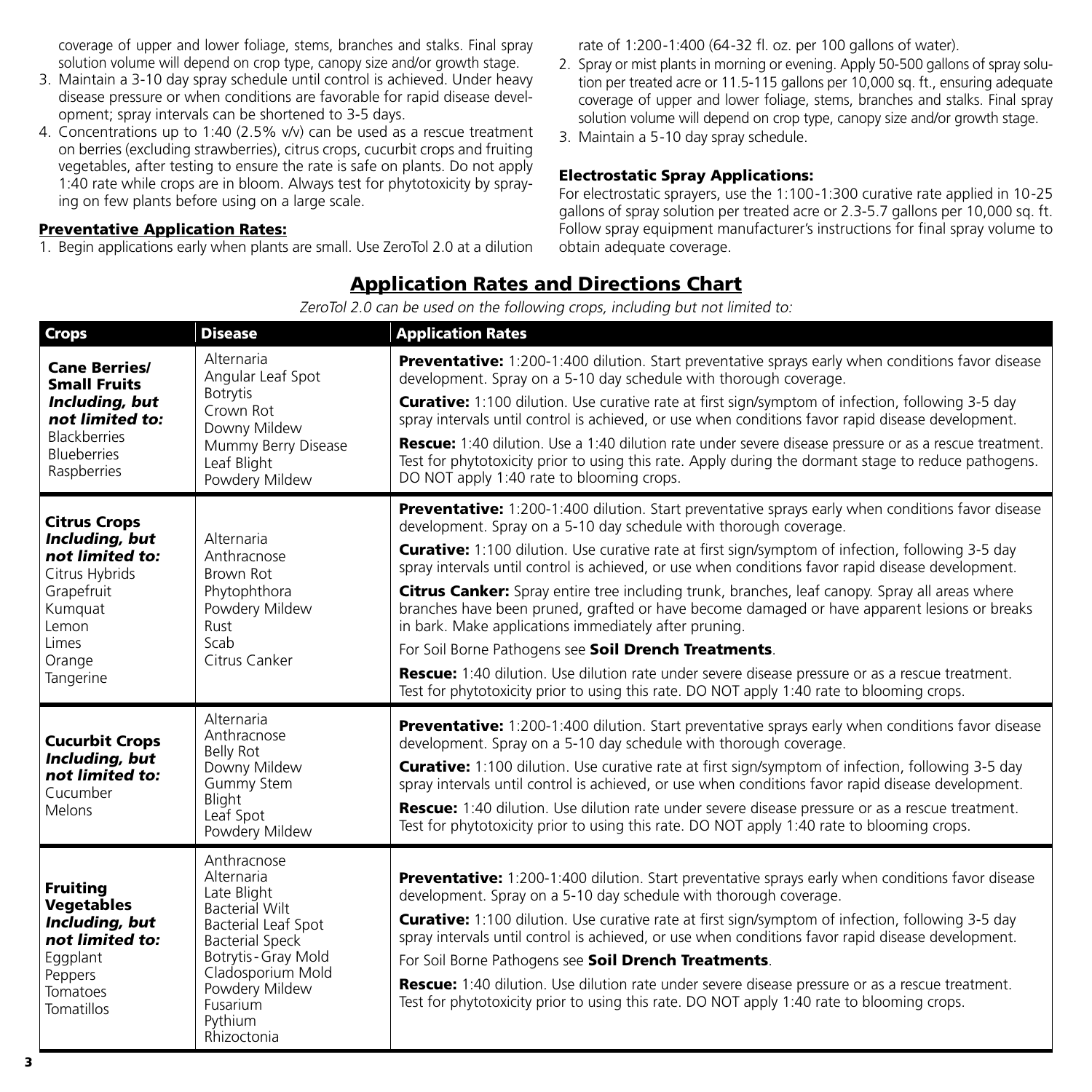| <b>Crops</b>                                                                                                                                                                                                      | <b>Disease</b>                                                                                                                                                               | <b>Application Rates</b>                                                                                                                                                                                                                                                                                                                                                                                                                                                                                                                                                                                 |
|-------------------------------------------------------------------------------------------------------------------------------------------------------------------------------------------------------------------|------------------------------------------------------------------------------------------------------------------------------------------------------------------------------|----------------------------------------------------------------------------------------------------------------------------------------------------------------------------------------------------------------------------------------------------------------------------------------------------------------------------------------------------------------------------------------------------------------------------------------------------------------------------------------------------------------------------------------------------------------------------------------------------------|
| <b>Herbs &amp; Spices</b><br>Including, but<br>not limited to:<br>Basil<br>Chives<br>Cilantro<br>Coriander<br>Dill<br>Medicinal<br>Mint<br>Oregano<br>Parsley<br>Rosemary<br>Sage<br>Other Miscellaneous<br>Herbs | Anthracnose<br>Downy Mildew<br>Powdery Mildew<br>Pythium Rot                                                                                                                 | <b>Preventative:</b> 1:200-1:400 dilution. Start preventative sprays early when conditions favor disease<br>development. Spray on a 5-10 day schedule with thorough coverage.<br><b>Curative:</b> 1:100 dilution. Use curative rate at first sign/symptom of infection, following 3-5 day<br>spray intervals until control is achieved, or use when conditions favor rapid disease development.<br>For Soil Borne Pathogens see Soil Drench Treatments.                                                                                                                                                  |
| Hemp                                                                                                                                                                                                              | Anthracnose<br><b>Bacterial Leaf Spot</b><br>Botrytis Blight/Gray Mold<br>Downy Mildew<br>Fungal Leaf Spot<br>Powdery Mildew<br>Rust                                         | <b>Preventative:</b> 1:200-1:400 dilution. Start preventative sprays early when conditions favor disease<br>development. Spray on a 5-10 day schedule with thorough coverage.<br><b>Curative:</b> 1:100 dilution. Use curative rate at first sign/symptom of infection, following 3-5 day<br>spray intervals until control is achieved, or use when conditions favor rapid disease development.<br>Rescue: 1:40 dilution. Apply under severe disease pressure or as a rescue treatment. Test for phyto-<br>toxicity prior to using this rate. DO NOT apply 1:40 rate to blooming crops.                  |
|                                                                                                                                                                                                                   | Fusarium Wilt                                                                                                                                                                | For Soil Borne Pathogens see Soil Drench Treatments.                                                                                                                                                                                                                                                                                                                                                                                                                                                                                                                                                     |
| Leafy Vegetables<br>Including, but<br>not limited to:<br>Lettuce<br>Microgreens                                                                                                                                   | Brown Rot<br>Botrytis<br>Downy Mildew<br>Early Blight<br>Late Blight<br>Phytophthora<br>Powdery Mildew<br>Rust                                                               | <b>Preventative:</b> 1:200-1:400 dilution. Start preventative sprays early when conditions favor disease<br>development. Spray on a 5-10 day schedule with thorough coverage.<br><b>Curative:</b> 1:100 dilution. Use curative rate at first sign/symptom of infection, following 3-5 day<br>spray intervals until control is achieved, or use when conditions favor rapid disease development.<br>For Soil Borne Pathogens see Soil Drench Treatments or Hydroponic Application instructions.                                                                                                           |
| Other<br><b>Miscellaneous</b><br>Crops:<br>Including, but<br>not limited to:<br>Tobacco<br>Hops                                                                                                                   | Anthracnose<br>Alternaria Leaf Spot-<br>(Brown Mold)<br>Angular Leaf Spot<br>Frogeve Leaf Spot<br>Botrytis - Gray Mold<br>Downy Mildew<br>Powdery Mildew<br><b>Blue Mold</b> | <b>Preventative:</b> 1:200-1:400 dilution. Start preventative sprays early when conditions favor disease<br>development. Spray on a 5-10 day schedule with thorough coverage.<br><b>Curative:</b> 1:100 dilution. Use curative rate at first sign/symptom of infection, following 3-5 day<br>spray intervals until control is achieved, or use when conditions favor rapid disease development.<br><b>Rescue:</b> 1:40 dilution. Use dilution rate under severe disease pressure or as a rescue treatment.<br>Test for phytotoxicity prior to using this rate. DO NOT apply 1:40 rate to blooming crops. |
| <b>Strawberries</b>                                                                                                                                                                                               | Alternaria<br>Angular Leaf Spot<br><b>Botrytis</b><br>Crown Rot<br>Downy Mildew<br>Mummy Berry Disease<br>Leaf Blight<br>Powdery Mildew<br>Fruit Rot                         | <b>Preventative:</b> 1:200-1:400 dilution. Begin preventative applications prior to disease development<br>and continue throughout the season, maintaining a 5-10 day spray schedule.<br><b>Curative:</b> 1:100 dilution. Use curative rate at first sign/symptom of infection, following 3-5 day<br>spray intervals until control is achieved, or use when conditions favor rapid disease development.                                                                                                                                                                                                  |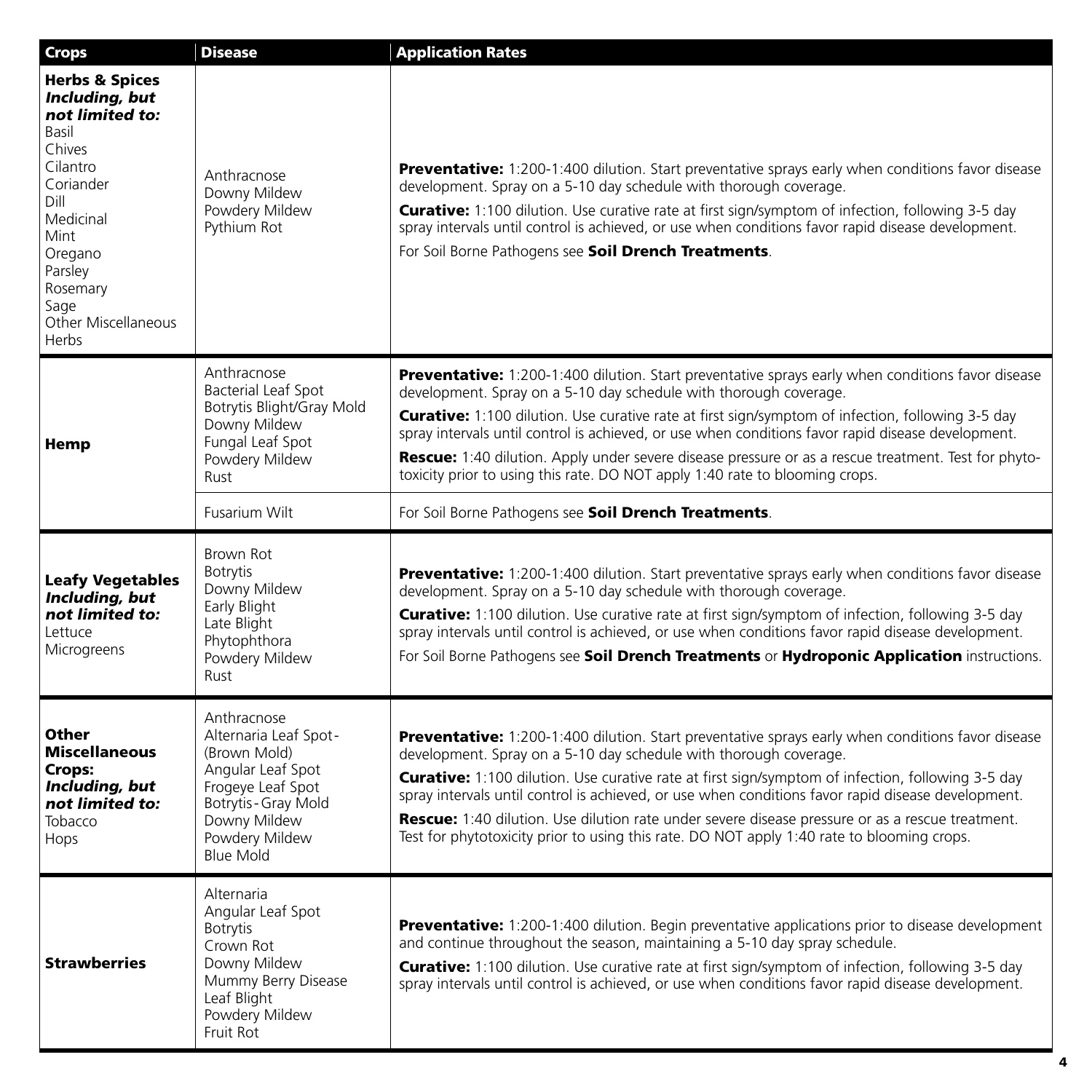#### Soil Drench Treatments

ZeroTol 2.0 is effective for the control of soil-borne plant diseases such as Pythium, Phytophthora, Rhizoctonia, Thielaviopsis or Fusarium. Use as a soil drench at the time of seeding or transplanting, as well as a periodic drench throughout the plant's life. Use ZeroTol 2.0 on potting soil and growing mediums prior to planting.

- 1. Use a dilution of 1:100-1:500 (12.8-64 fl. oz. of ZeroTol 2.0 per 50 gallons of water) on potting soil and growing mediums prior to planting.
- 2. Use a rate of 1:200-1:500 when plants are present.
- 3. Apply to soil or growing media to the point of saturation.
- 4. Wait fifteen minutes before planting or watering.
- 5. Apply every 5-7 days as a preventive treatment.

#### Boom Irrigation Treatments

When using boom irrigation, inject ZeroTol 2.0 as a continuous application at a dilution rate of 1:2,500-1:5,000.

#### Pre-harvest Clean-up Sprays for Spoilage and Decay Causing Organisms

Use ZeroTol 2.0 as a foliar spray for control of spoilage and decay causing organisms prior to harvest. Use a 1% (1:100) solution. Ensure good coverage and wetting of the food crop. For increased coverage, adhesion and penetration of spray, use a compatible non-ionic wetting agent/surfactant spreader/sticker.

#### Seed Treatments

Use ZeroTol 2.0 as a surface seed treatment to reduce disease causing fungi and bacterial pathogens on or in seeds.

- 1. Use ZeroTol 2.0 a dilution of 1:100 (64 fl. oz. per 50 gallons of water.)
- 2. Immerse seeds and let soak for at least two minutes; remove and allow to drain. Do not rinse. Plant seed according to seed package directions.

#### ORNAMENTALS, BEDDING PLANTS, FLOWERING PLANTS, SHRUBS, AND TREES GROWN IN GREENHOUSES

Use ZeroTol 2.0 as a liquid bactericide/fungicide used to treat and control plant pathogens on ornamentals, bedding plants, flowering plants, shrubs, and trees grown in greenhouses.

#### Foliar Spray Treatments

ZeroTol 2.0 works immediately on contact with any plant surfaces for the control/suppression of fungi and bacteria such as Botrytis, Downy Mildew, Powdery Mildew, Xanthomonas. To ensure that this contact fungicide is effective, thorough coverage and wetting of the foliage is necessary.

#### Initial (Curative) Application Rates:

- 1. For best results, apply at first sign of disease. Use ZeroTol 2.0 at a dilution rate of 1:100 (1¼ fl. oz. per gallon of clean water). Do not store and reuse mixed spray solution, prepare a fresh solution daily.
- 2. Prior to treating large numbers of plants, spray a small group of test plants and observe for signs of phytotoxicity.
- 3. Spray, mist or fog plants in early morning or late evening. Thoroughly wet all surfaces of plant, upper and lower foliage, including stems, branches and stalks to ensure full contact with plant and flower tissue.
- 4. Apply 50-500 gallons of spray solution per treated acre or 11.5-115 gallons of spray solution per 10,000 sq. ft.
- 5. Maintain a 3-10 day spray schedule until control is achieved. Under heavy disease pressure or when conditions are favorable for rapid disease development; spray intervals can be shortened to 3-5 days until control is achieved.

#### Preventative Application Rates:

1. Use ZeroTol 2.0 at a dilution rate of 1:200-1:400 ( $\frac{1}{3}$  to  $\frac{2}{3}$  fl. oz. per gallon of clean water).

- 2. Spray, mist or fog plants. Thoroughly wet all surfaces of plant, upper and lower foliage, including stems, branches and stalks.
- 3. Apply 50-500 gallons of spray solution per treated acre or 11.5-115 gallons of spray solution per 10,000 sq. ft.
- 4. Spray every 5-10 days as a preventive treatment.
- 5. At the first sign of disease spray daily with a 1¼ fl. oz. per gallon of water for three consecutive days and then resume preventative treatment.

#### Aerosol/Fog Treatments For Control of Foliar Diseases\*

ZeroTol 2.0 can be applied as an aerosol/fog using approved commercial cold or thermo fogging equipment. Use a rate of 5.0-16.0 fl. oz. of ZeroTol 2.0 per 10,000 sq. ft. of greenhouse area mixed in 0.5-1.0 gallon of water. Ensure even distribution of applied fog. Always test by fogging on few plants first at these concentrations and ensure no injury to plants before using on large scale. For crops that are in bloom and/or have low tolerance to ZeroTol 2.0, do not exceed solution concentration of 1:50 (2.56 fl. oz. of ZeroTol 2.0 per 1.0 gallon of water per 10,000 sq. ft.). Repeat applications once every 5-7 days as needed until complete control of disease is achieved. Use an approved and compatible dispersal agent to minimize evaporation of applied aerosol and better deposition on plant surface.

#### Soil Or Media Drench Treatments

ZeroTol 2.0 is effective for the control/suppression of soil borne plant diseases such as Pythium, Phytophthora, Rhizoctonia, Thielaviopis or Fusarium. Use as a soil drench at the time of seeding or transplanting, as well as a periodic drench throughout the plant's life. ZeroTol 2.0 can also be used on potting soil and growing mediums prior to planting.

- 1. Use ZeroTol 2.0 at a dilution rate of 1:100 (1¼ fl. oz. per gallon of clean water).
- 2. Apply to soil or growing media to the point of saturation.
- 3. Wait fifteen minutes before planting or watering.
- 4. Apply every 5-7 days as a preventative treatment.

#### For Mist Propagation of Cuttings And Plugs

Inject ZeroTol 2.0 into misting systems to control/suppress algae, fungi and bacterial disease from becoming established on plant material. Inject ZeroTol 2.0 using a 1:1,000 dilution rate, for four to ten days on a consecutive basis. Reduce concentration to 1:5,000 and maintain continuous application throughout propagation cycle. At the first sign of disease, increase the concentration of ZeroTol 2.0 to 1:1,000.

#### As A Pre-Plant Dip Treatment

Use ZeroTol 2.0 for the control/suppression of damping-off, root and stem rot diseases such as Pythium, Phytophthora, Rhizoctonia, Fusarium, Pennicilium,\* or Thielaviopsis on ornamental and nursery plants, seed beds, seeds, seedlings, bulbs, or cuttings.

- 1. Use ZeroTol 2.0 at a dilution rate of 1:100 (64 fl. oz. per 50 gallons of water).
- 2. Immerse plants or cuttings. Remove and allow to drain. Do not rinse.

#### HYDROPONIC APPLICATIONS\*

For control of root diseases: Pythium (Root Rot and Damping off), Phytophthora (Blight) Fusarium (Wilt), Verticillium (Wilt), Rhizoctonia (Root Rot/Bottom Rot), Thielaviopsis (Root Rot) in hydroponic systems.

#### Nutrient/Reservoir Tank

Use ZeroTol 2.0 at a dilution rate of 1:2,000-1:10,000 (0.128-0.64 fl. oz. per 10 gallons of water). Use lower rates (1:5,000 or less) for seedlings and/or plants with sensitive root systems. Recharge as needed when fresh water is added, or at least once every 5-7 days.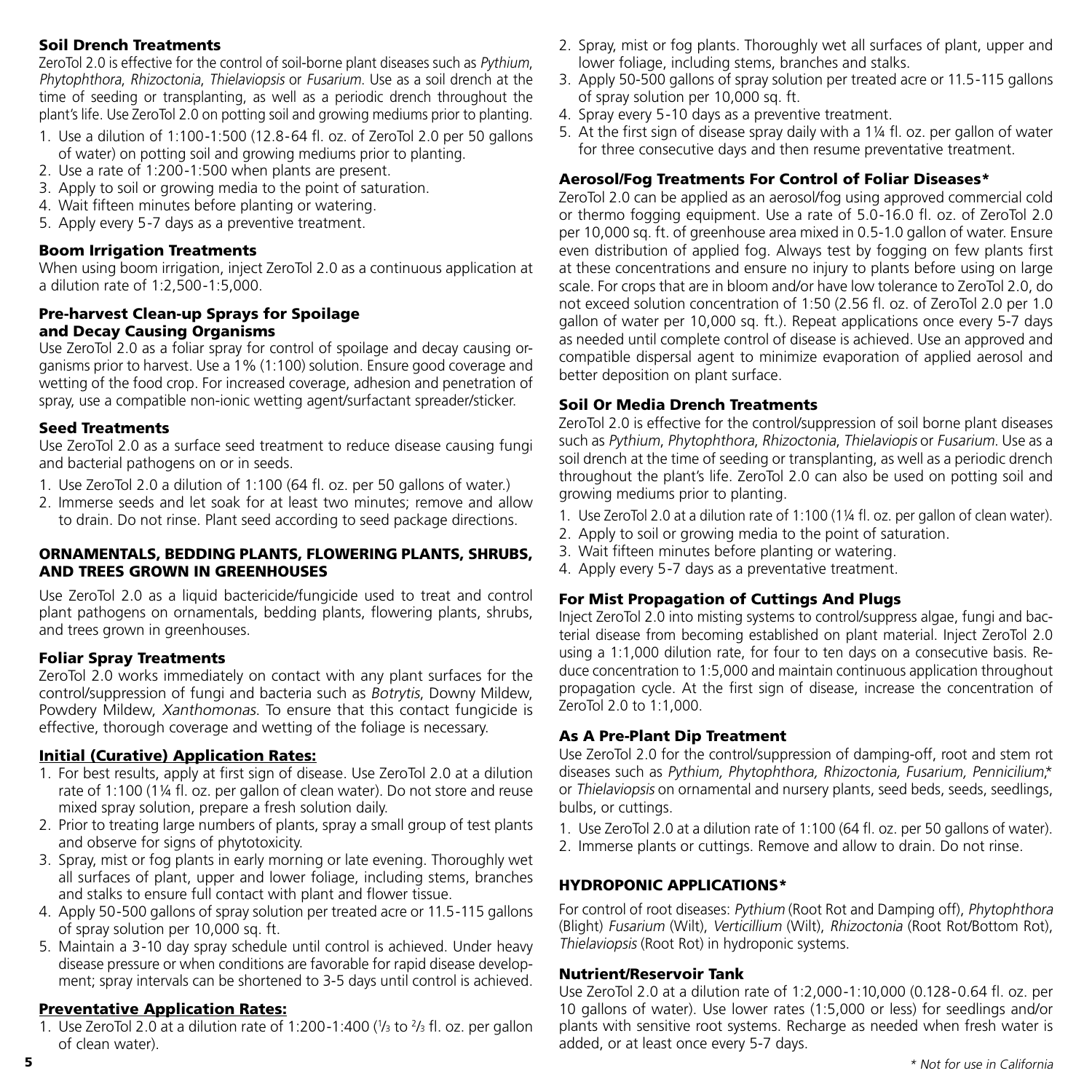#### Media Drench

Use ZeroTol 2.0 at a dilution rate of 1:1,500-1:2,000 (0.085-0.064 fl. oz. per gallon of water). Apply to soil or growing media to the point of saturation. Repeat once every 7-10 days as needed.

#### Foliar Spray

For control of foliar diseases: Powdery Mildew, Downy Mildew, Botrytis Grey Mold, Leaf Spots and Blights (Bacterial and Fungal), Stem Blight(s).

Use ZeroTol 2.0 at a dilution rate of 1:100-1:500 (1.28-0.256 fl. oz. per gallon of water). Start sprays at first sign/symptoms of diseases and maintain 5-7 day spray interval until complete control is achieved. Use higher rates (1:40-1:100) only when disease pressure is high and/or conditions are favorable for rapid disease development. Always test for phytotoxicity by spraying a few plants before using on a large scale.

#### Aerosol/Fog Treatments For Control of Foliar Diseases in Crops

ZeroTol 2.0 can be applied as an aerosol/fog using approved commercial cold or thermo fogging equipment. Use a rate of 5.0-16.0 fl. oz. of ZeroTol 2.0 per 10,000 sq. ft. of greenhouse area mixed in 0.5-1.0 gallon of water. Ensure even distribution of applied fog in the greenhouse to be treated. Always test by fogging a few plants first at these concentrations and ensure no injury to plants before using on a large scale. For crops that are in bloom and/or have low tolerance to ZeroTol 2.0, do not exceed solution concentration of 1:50 (2.56 fl. oz. of ZeroTol 2.0 per 1.0 gallon of water per 10,000 sq. ft.). Repeat applications once every 5-7 days as needed until complete control of disease is achieved. Use an approved and compatible dispersal agent to minimize evaporation of applied aerosol and better deposition on plant surface.

NOTE: When using ZeroTol 2.0 on hydroponic growing systems as a foliar treatment, follow the label directions for foliar treatments. Use ZeroTol 2.0 as a water treatment only after a water sample has been submitted to BioSafe Systems for analysis and special direction is provided for dosing recommendations. Inert growing media in a hydroponic growing system provide special conditions that the grower needs to adjust for due to the unbuffered water conditions. Water pH, EC and supplements such as fertilizer, biological load-

ing and minor elements are factors that need to be considered before determining correct water treatment rates.

#### For Cut Flowers

Use ZeroTol 2.0 to prevent Botrytis, Downy Mildew and Powdery Mildew on flowers in cold storage or in transit. Use a dilution of 1:500 or ¼ fl. oz. per gallon of clean water. Spray flowers after grading and prior to storage or shipment. Repeat weekly for flowers in storage.

#### FOR GREENHOUSE SURFACES AND EQUIPMENT

Use ZeroTol 2.0 to suppress/control bacteria, fungi and slime forming algae on greenhouse glazing, plastic, benches, walkways, floors, walls, fan blades, ventilation ducts, watering systems, coolers, storage rooms, and equipment.

- 1. Sweep and remove all plant debris. Use power sprayer to wash all surfaces to remove loose dirt.
- 2. Use a dilution of 1:100, or 1¼ fl. oz. per gallon of clean water on precleaned surfaces. Use a dilution of 1:50 or 2½ fl. oz. of ZeroTol 2.0 per gallon of clean water if surfaces have not been pre-cleaned with water to remove organic deposits. Additional surfactant may be used.
- 3. Apply solution with mop, sponge, power sprayer or fogger to thoroughly wet all surfaces.
- 4. Scrub off heavy growths of algae and fungi following application. Use a solution of ZeroTol 2.0 to wash away dead growth.
- 5. Reapply as often as needed for control.

#### Foaming Applications\*

Apply ZeroTol 2.0 as a foam treatment to enhance contact on porous surfaces and irregular surfaces, where contact is difficult to maintain with spray treatments. Use a dilution of 1:50-1:100, or 2½-1¼ fl. oz. of ZeroTol 2.0 per gallon of clean water. Use the 1:50 dilution rate if surfaces to be treated have not been pre-cleaned with water to remove organic deposits. Add a surfactant foaming agent to the spray tank that contains the diluted ZeroTol 2.0 spray solution. Follow all mixing instructions on the label. Apply foam until the surface treated is completely covered. Allow foam-treated surface to air dry. Do not rinse.

#### TREATMENT OF CLEAN, HARD, NON-POROUS SURFACES

Use ZeroTol 2.0 to suppress/control bacteria, fungi and slime-forming algae on the following surfaces:

| Surface                                                      | <b>Use Rate</b>                                                                                                                                                                                                                 | <b>Instructions</b>                                                                                                                                                                                                                                                                                            |
|--------------------------------------------------------------|---------------------------------------------------------------------------------------------------------------------------------------------------------------------------------------------------------------------------------|----------------------------------------------------------------------------------------------------------------------------------------------------------------------------------------------------------------------------------------------------------------------------------------------------------------|
| Pots, Flats, Trays                                           | 1:50-1:100 or 21/2-11/4 fl. oz. per gallon of<br>clean water.                                                                                                                                                                   | Spray until runoff. Add additional surfactant if needed. Allow surfaces to<br>remain wet for 10 minutes.                                                                                                                                                                                                       |
| <b>Cutting Tools</b>                                         | 1:50-1:100 or $2\frac{1}{4}$ fl. oz. per gallon of<br>clean water.                                                                                                                                                              | Soak tools to ensure complete coverage. Add additional surfactant if needed.<br>Allow surfaces to remain wet for 10 minutes.                                                                                                                                                                                   |
|                                                              | Tobacco Mosaic Virus control: 1:50-1:100<br>or 21/2-11/4 fl. oz. per gallon of clean water.                                                                                                                                     | Use ZeroTol 2.0 to prevent the spread of Tobacco Mosaic Virus on cutting<br>tools. Allow surfaces to remain wet for 1 minute.                                                                                                                                                                                  |
| <b>Benches and</b><br><b>Work Areas</b>                      | Pre-cleaned surfaces: 1:100 or 1¼ fl. oz. per<br>gallon of clean water.<br>Unclean surfaces: 1:50 or 21/2 fl. oz. per gallon<br>of clean water if surfaces have not been pre-<br>cleaned with water to remove organic deposits. | Sweep and remove all plant debris. Use power sprayer to wash all surfaces<br>to remove loose dirt. Add additional surfactant if needed. Allow surfaces to<br>remain wet for 10 minutes.                                                                                                                        |
| <b>Foot Bath Mats</b><br>Foot pads and<br>walk-through trays | 1:100-1:170 or 1¼-3⁄4 fl. oz. per gallon<br>of water.                                                                                                                                                                           | Apply ZeroTol 2.0 to prevent the tracking and spread of dirt and microorgan-<br>isms. Make a solution of ZeroTol 2.0 per gallon of water and fill foot bath<br>mat, foot pad or walk-through tray to capacity. Allow treated surface to<br>remain wet with solution for 10 minutes. Change solution as needed. |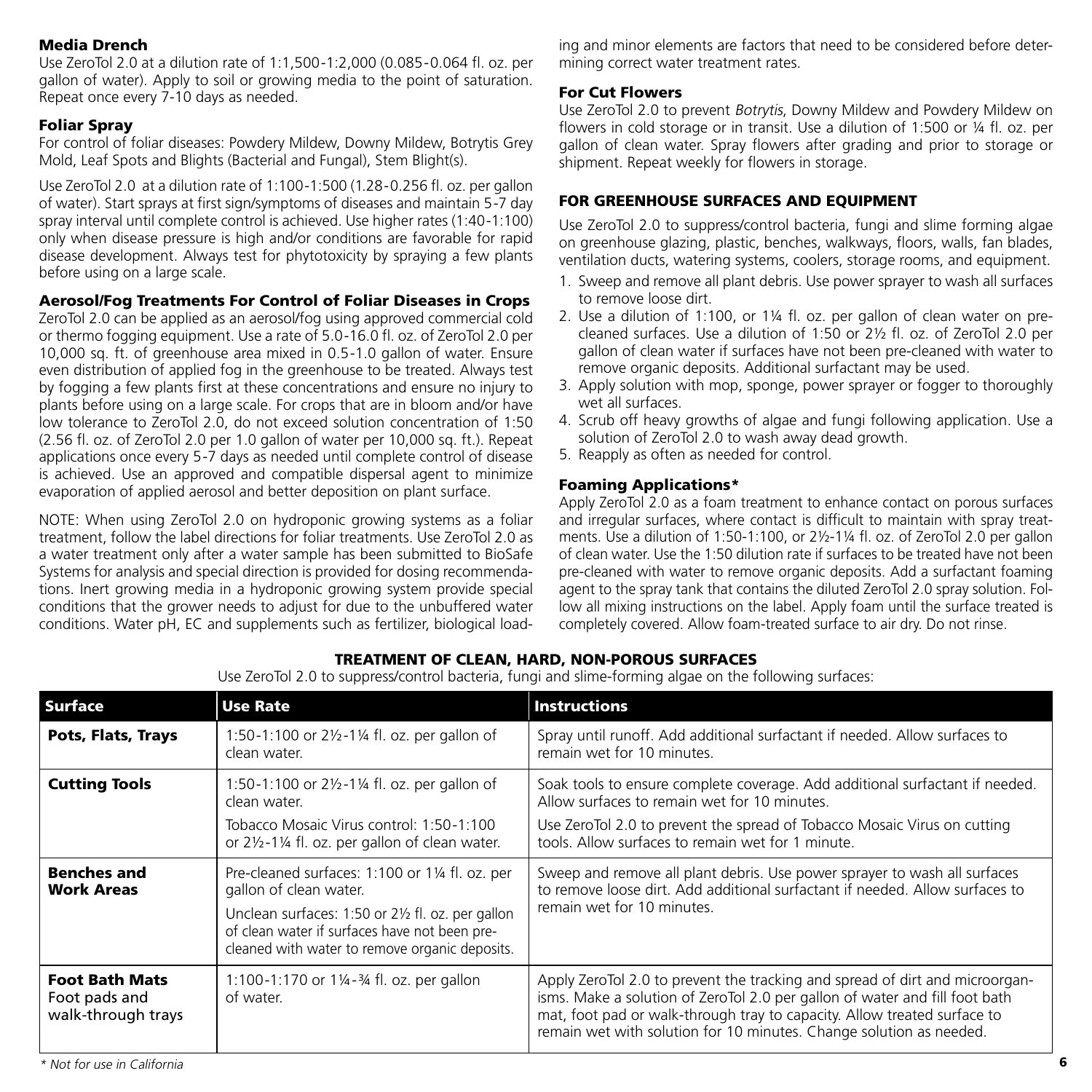| <b>Surface</b>                                                                               | <b>Use Rate</b>                                                                                                                                                      | <b>Instructions</b>                                                                                                                                                                     |
|----------------------------------------------------------------------------------------------|----------------------------------------------------------------------------------------------------------------------------------------------------------------------|-----------------------------------------------------------------------------------------------------------------------------------------------------------------------------------------|
| <b>Evaporative Coolers</b>                                                                   | Contaminated surfaces: 1:25-1:100 or 5-11/4<br>fl. oz. per gallon of clean water. Add a foam-<br>ing agent to the spray tank that contains the<br>diluted solution.* | Apply foam solution until the surface treated is completely covered. Turn off<br>coolers for 20 minutes to allow foam to work. Allow foam-treated surfaces to<br>air dry. Do not rinse. |
|                                                                                              | Cooler water shock treatment: 1:100 or<br>11/4 fl. oz. for every gallon of cooler water.                                                                             | Treat cooler water weekly as a preventative shock treatment.                                                                                                                            |
|                                                                                              | Cooler water continuous treatment: 1:200-1:500<br>or $\frac{2}{3}$ - $\frac{1}{4}$ fl. oz. per gallon of cooler water.                                               | Continuously inject ZeroTol 2.0 to prevent algae and slime contamination.                                                                                                               |
| <b>Irrigation Systems</b><br>Flooded floors, flooded                                         | Contaminated water: 1:500                                                                                                                                            | Treat contaminated water with a dilution of 1:500 or 1/4 fl. oz. for every<br>gallon of water.                                                                                          |
| benches, recycled water<br>systems, capillary mats,<br>humidification and<br>misting systems | Clean water: 1:10,000                                                                                                                                                | Treat clean water with a dilution of 1:10,000 or one gallon of ZeroTol 2.0<br>per 10,000 gallons of water.                                                                              |

#### FOLIAR SPRAY TREATMENT IN FIELD NURSERIES

ZeroTol 2.0 works immediately on contact with any plant surface for control/ suppression of disease. Apply ZeroTol 2.0 to nursery stock such as: woody ornamentals, bedding plants, flowering plants, roses, container plants, azaleas, rhododendrons, conifers, and shade trees. Good coverage and wetting of the foliage is necessary.

#### Initial (Curative) Application Rates:

- 1. Use ZeroTol 2.0 at a dilution rate of 1:100 (1¼ fl. oz. per gallon of clean water). Do not store and reuse mixed spray solution, prepare a fresh solution daily.
- 2. Spray plants and trees, including applications through irrigation or chemigation systems.
- 3. Apply in 50-500 gallons of water per acre (11.5-115 gallons per 10,000 sq. ft.). Thoroughly wet all surfaces of plant, upper and lower foliage, including stems, branches and stalks to ensure full contact with plant and flower tissue.
- 4. Maintain a 3-10 day spray schedule until control is achieved. Under heavy disease pressure or when conditions are favorable for rapid disease development; spray intervals can be shortened to 3-5 days until control is achieved.

#### Preventative Application Rates:

- 1. Use ZeroTol 2.0 at a dilution rate of 1:200-1:400 (1⁄3-2⁄3 fl. oz. per gallon of clean water).
- 2. Spray, mist or fog plants and trees, including applications through irrigation or chemigation systems.
- 3. Apply in 50-500 gallons of water per acre (11.5-115 gallons per 10,000 sq. ft.). Thoroughly wet all surfaces of plant, upper and lower foliage, including stems, branches and stalks.
- 4. Spray every 5-10 days as a preventative treatment.
- 5. At the first sign of disease spray daily with a dilution of 1:100 (1¼ fl. oz. per gallon of water) for three consecutive days and then resume preventative treatment.

#### For Bareroot Nursery Stock

Use ZeroTol 2.0 to prevent Botrytis on budwood and nursery stock in storage. Use ZeroTol 2.0 at a dilution rate of 1:100 (1¼ fl. oz. per gallon of water). Dip plants or spray until dripping wet. Repeat weekly if necessary.

#### For Seed Bed Treatment

Use ZeroTol 2.0 for the control/suppression of disease as follows:

1. Prior to sowing seed, use ZeroTol 2.0 at a dilution rate of 1:100-1:200 (1.3-0.64 fl. oz. per gallon of clean water). Thoroughly wet or drench the seedbed, to the point of saturation, with 60-100 gallons of dilute solution per 1000 square feet. Let sit for one hour then immediately seed soil.

2. After seeds have germinated, use ZeroTol 2.0 at a dilution rate of 1:100- 1:200 (1.3-0.64 fl. oz. per gallon of clean water). Lightly spray or irrigate the soil and seedlings until thoroughly wetted. Retreat once per week until seed is well established.

#### For Soil Treatment, Pre-Inoculation With Beneficial Organisms

Use ZeroTol 2.0 to reduce the number of plant pathogenic organisms in the soil. Use ZeroTol 2.0 at a dilution rate of 1:100-1:200 (1.3-0.64 fl. oz. per gallon of clean water). Pre-treat soil by thoroughly wetting or drenching with ZeroTol 2.0, wait one day following treatment before inoculating the soil with beneficial organisms.

#### TREATMENT OF WATER USED FOR PESTICIDE SPRAY SOLUTIONS

Use ZeroTol 2.0 as a bactericide/microbiocide to treat and suppress algae, bacteria and fungi in water collected from open or closed sources including but not limited to wells, ditches, canals, reservoirs, and ponds, used for pesticide spray solutions and mixtures. Add ZeroTol 2.0 at a dilution rate of 1:300-1:1,000 (42.6-12.8 fl. oz. per 100 gallons of water) to water in spray or mix tank. Mix and allow a contact time of 3-5 minutes **before adding** other pesticides to spray solution.

#### Tank Mixing Instructions

- 1. Before adding other pesticides to the spray solution, mix ZeroTol 2.0 first and allow a contact time of 3-5 minutes.
- 2. When used with Conventional Bactericides/Fungicides/Insecticides/Miticides: Use ZeroTol 2.0 at a dilution rate of 1:500-1:1,000 (0.2-0.1%; 0.26-0.13 fl. oz per gallon or 26-13 fl. oz. per 100 gallons of water). This rate range can be used with pesticides with or without metal ion(s).
- 3. When used with Organic (Biorational/Botanical/Biological) Bactericides/ Fungicides/ Insecticides: Use ZeroTol 2.0 at a dilution rate of 1:1,000 (0.1% v/v; 0.13 fl. oz. per gallon or 13 fl. oz per 100 gallons of water). Spray Tank Water treatment can be used on Biorational/Botanical based Bactericides/Fungicides/Insecticides/Miticides (Ex. Neem Oil, Sulfur, Plant Extracts etc.), Bacillus based Bio-Fungicides (spore containing or spent fermented media), Bt based Bio-Insecticides, Copper based Bactericides/Fungicides Do not use ZeroTol 2.0 with Mycoinsecticides (Beauveria, Metarhizium, Isaria based) or with other biological active ingredients not listed above.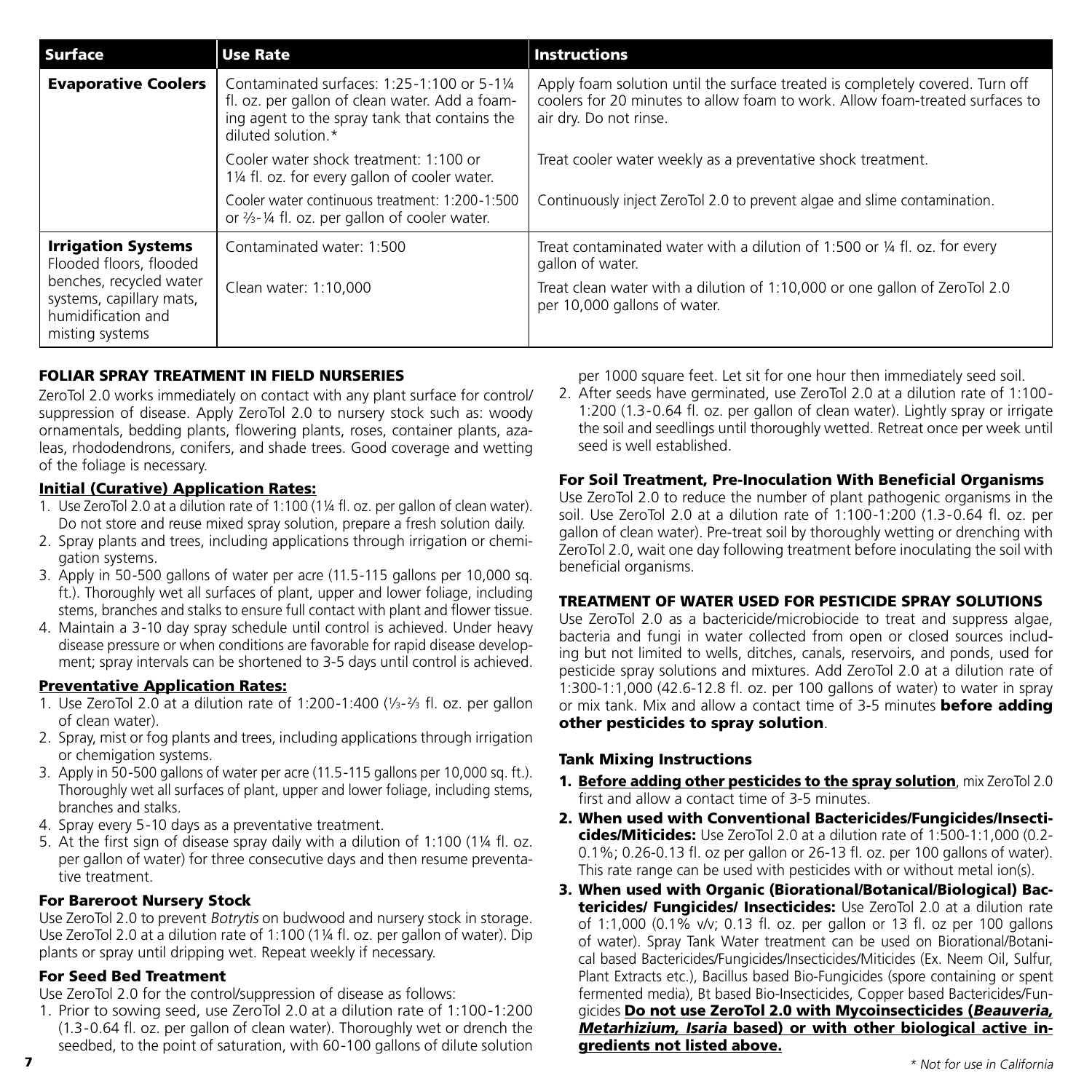4. When used with Micro-Foliar Fertilizers: Use ZeroTol 2.0 at a dilution rate of 1:500-1:1,000 (0.2-0.1%; 0.26-0.13 fl. oz. per gallon or 26-13 fl. oz. per 100 gallons of water).

#### TREATMENT OF WATER DRAWN FROM OPEN AND CLOSED WATER SOURCES USED FOR DUST ABATEMENT

Use ZeroTol 2.0 at the following rates to suppress/control slime-forming bacteria, algae and fungi/oomycetes in water drawn from open and closed water sources such as wells, streams, ponds, reservoirs, irrigation canals, irrigation water and drainage ditches used to control dust on unpaved gravel and dirt roads.

- Bacteria: 15.6-128 fl. oz. per 1,000 gallons of water (1:8200-1:1000 dilution)
- Algae: 38.8-160 fl. oz. per 1,000 gallons of water (1:3300-1:800 dilution)
- Fungi/oomycetes: 52.3-160 fl. oz. per 1,000 gallons of water (1:2450-1:800 dilution)

Prepare the mixture at least 3-5 minutes prior to application for dust abatement. Apply to the road surface using a water truck (or tractor or spraying device) with equipped with a watering system. Prepared solution must be used day of treatment, and new solution should be prepared for each treatment.

#### TURF TREATMENT

Use on well-established lawns, athletic fields, golf course fairways, greens and tees of Bentgrass, Bluegrass, Bermudagrass, Fescue, Ryegrass, St. Augustine grass and their mixtures to control/suppress algae, bacterial and fungal diseases, and the odors and conditions that these organisms may cause.

- 1. Use ZeroTol 2.0 to treat/prevent the bacterial/fungal conditions caused by Anthracnose, Brown Patch, Dollar Spot, Copper Spot, Summer Patch, Strip Smut, Take-All Patch, Leaf Spot, Fusarium, Fairy Ring, Pink Snow Mold, Pythium, Phytophthora, Rhizoctonia.
- 2. Average treatment rates involve treating approximately 1,000 square feet (sq. ft.) of turf area with 5 gallons of diluted solution. Add a spreader surfactant for best results. Optimum treatment time is early morning or late afternoon.
- 3. For best results, apply immediately after grass has been cut. Applications can be made during wet or rainy weather.
- 4. Inject ZeroTol 2.0 through automatic irrigation systems in turf areas. Refer to Chemigation Directions for Use for specific instructions on using this product through irrigation systems.

#### Curative Rate:

Apply ZeroTol 2.0 at a dilution rate of 1:50 (2.56 fl. oz. per gallon) and use 2-5 gallons of mix solution per 1,000 sq. ft. Curative control will require consecutive treatments to eradicate disease. Apply treatment until disease is controlled. Once control is achieved, follow directions for preventative rate. Combine with a systemic fungicide for residual suppression.

• For increased coverage, adhesion and penetration of spray, use a compatible non-ionic wetting agent/spreader/sticker.

#### Preventative Rate:

Apply ZeroTol 2.0 at a dilution rate of 1:100 (1.28 fl. oz. per gallon) and use 2-5 gallons of mix solution per 1,000 sq. ft. Reapply as disease pressure warrants. This product may be tank mixed with compatible residual fungicides.

- For increased coverage, adhesion and penetration of spray, use a compatible non-ionic wetting agent/spreader/sticker.
- For soil-borne diseases, drench the soil to saturate the root systems in the areas affected, and use 5-10 gallons per 1,000 sq. ft.
- For Pink Snow Mold: spray in early fall to reduce the number of dormant spores. Treat throughout the winter. May be applied to frozen ground.
- For heavy algae growth, apply a dilution rate of 1:50 (2.56 fl. oz. per gallon) and use 2-5 gallons of mix solution per 1,000 sq. ft.

#### ARTIFICIAL TURF TREATMENT\*

Use ZeroTol 2.0 for the prevention and control of algae, fungi, moss, slime molds and their spores.

#### Application Directions

- 1. Make a liquid solution of ZeroTol 2.0 at a dilution rate of 1.25 fl. oz. per gallon of water.
- 2. Spray evenly over area to be treated.
- 3. Allow treated area to remain wet for five minutes.
- 4. Allow to dry thoroughly before use.
- 5. Repeat treatment as needed.

#### CHEMIGATION:

#### General Requirements -

- 1. Apply this product only through a drip system or sprinkler including center pivot, lateral move, end tow, side (wheel) roll, traveler, big gun, solid set, hand move, flood (basin), furrow, border drip (trickle) or drip-type irrigation systems. Do not apply this product through any other type of irrigation system.
- 2. Crop injury, lack of effectiveness, or illegal pesticide residues in the crop can result from non-uniform distribution of treated water.
- 3. If you have questions about calibration, contact State Extension Service specialists, equipment manufacturers or other experts.
- 4. Do not connect an irrigation system (including greenhouse systems) used for pesticide application to a public water system unless the pesticide label-prescribed safety devices for public water systems are in place.
- 5. A person knowledgeable of the chemigation system and responsible for its operation, or under the supervision of the responsible person, shall shut the system down and make necessary adjustments as needed.
- 6. Posting of areas to be chemigated is required when 1) any part of a treated area is within 300 feet of sensitive areas such as residential areas, labor camps, businesses, day care centers, hospitals, in-patient clinics, nursing homes or any public areas such as schools, parks, playgrounds, or other public facilities not including public roads, or 2) when the chemigated area is open to the public such as golf courses or retail greenhouses.
- 7. Posting must conform to the following requirements. Treated areas shall be posted with signs at all usual points of entry and along likely routes of approach from the listed sensitive areas. When there are no usual points of entry, signs must be posted in the corners of the treated areas and in any other location affording maximum visibility to sensitive areas. The printed side of the sign must face away from the treated area towards the sensitive area. The signs shall be printed in English. Signs must be posted prior to application and must remain posted until foliage has dried and soil surface water has disappeared. Signs may remain in place indefinitely as long as they are composed of materials to prevent deterioration and maintain legibility for the duration of the posting period.
- 8. All words shall consist of letters at least 2.5 inches tall, and all letters and the symbol shall be a color which sharply contrasts with their immediate background. At the top of the sign shall be the words KEEP OUT, followed by an octagonal stop sign symbol at least 8 inches in diameter containing the word STOP. Below the symbol shall be the words PESTICIDES IN IRRIGATION WATER.

#### Specific Requirements for Chemigation Systems Connected to Public Water Systems -

- 1. Public water system means a system for the provision to the public of piped water for human consumption if such system has at least 15 service connections or regularly serves an average of at least 25 individuals daily at least 60 days out of the year.
- 2. Chemigation systems connected to public water systems must contain a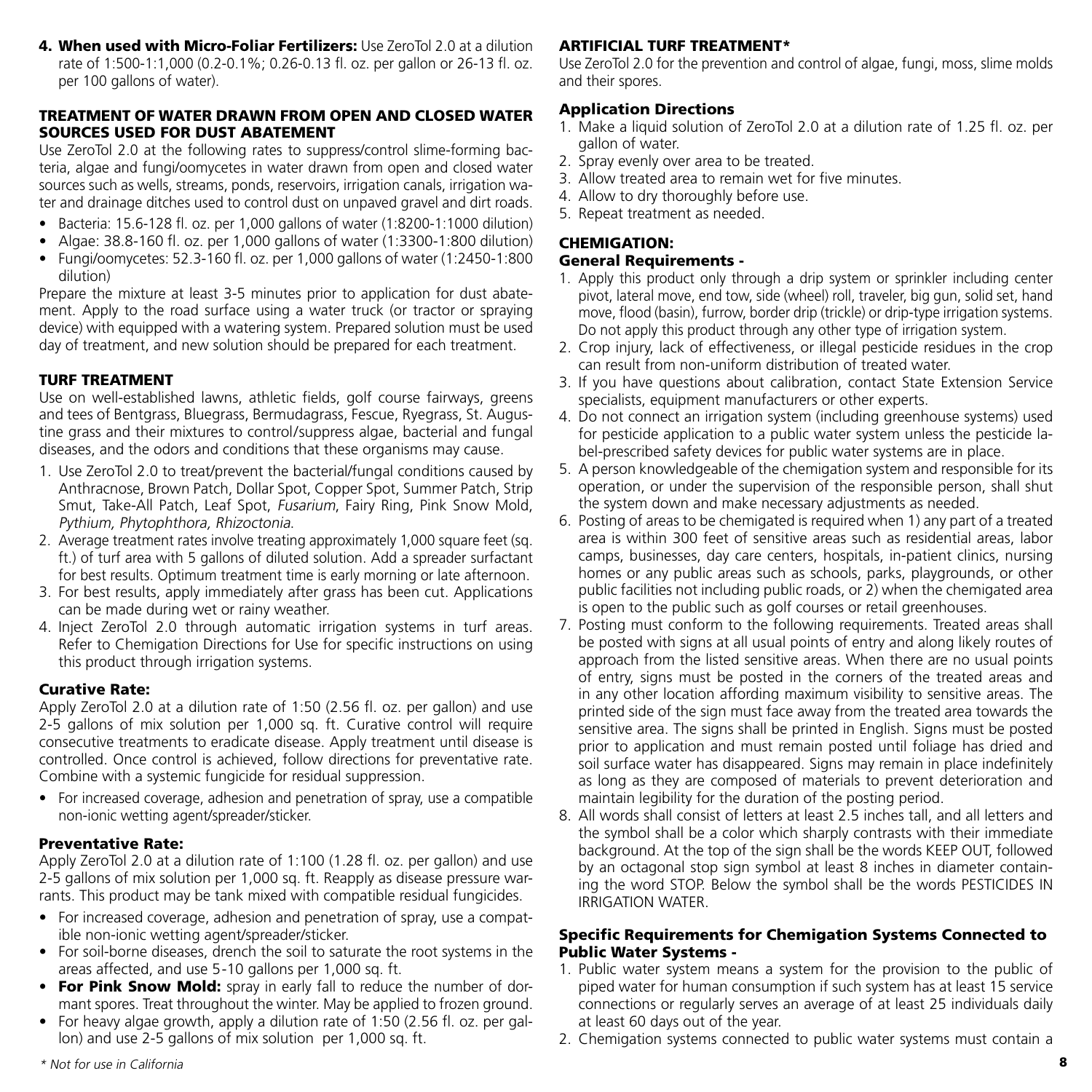functional, reduced-pressure zone, backflow preventer (RPZ) or the functional equivalent in the water supply line upstream from the point of pesticide introduction. As an option to the RPZ, the water from the public water system must be discharged into a reservoir tank prior to pesticide introduction. There shall be a complete physical break (air gap) between the outlet end of the fill pipe and the top or overflow rim of the reservoir tank of at least twice the inside diameter of the fill pipe.

- 3. The pesticide injection pipeline must contain a functional, automatic, quickclosing check valve to prevent the flow of fluid back toward the injection pump.
- 4. The pesticide injection pipeline must contain a functional, normally closed, solenoid-operated valve located on the intake side of the injection pump and connected to the system interlock to prevent fluid from being withdrawn from the supply tank when the irrigation system is either automatically or manually shut down.
- 5. The system must contain functional interlocking controls to automatically shut off the pesticide injection pump when the water pump motor stops or in cases where there is no water pump, when the water pressure decreases to the point where pesticide distribution is adversely affected.
- 6. Systems must use a metering pump, such as a positive displacement injection pump (e.g., diaphragm pump) effectively designed and constructed of materials that are compatible with pesticides and capable of being fitted with a system interlock.
- 7. Do not apply when wind speed favors drift beyond the area intended for treatment.

#### Specific Requirements for Sprinkler Chemigation -

- 1. The system must contain a functional check valve, vacuum relief valve and low-pressure drain appropriately located on the irrigation pipeline to prevent water source contamination from backflow.
- 2. The pesticide injection pipeline must contain a functional, automatic, quickclosing check valve to prevent the flow of fluid back toward the injection pump.
- 3. The pesticide injection pipeline must also contain a functional, normally closed, solenoid-operated valve located on the intake side of the injection pump and connected to the system interlock to prevent fluid from being withdrawn from the supply tank when the irrigation system is either automatically or manually shut down.
- 4. The system must contain functional interlocking controls to automatically shut off the pesticide injection pump when the water pump motor stops.
- 5. The irrigation line or water pump must include a functional pressure switch which will stop the water pump motor when the water pressure decreases to the point where pesticide distribution is adversely affected.
- 6. Systems must use a metering pump, such as a positive displacement injection pump (e.g., diaphragm pump) effectively designed and constructed of materials that are compatible with pesticides and capable of being filled with a system interlock.
- 7. Do not apply when wind speed favors drift beyond the area intended for treatment.

#### Specific Requirements for Flood (Basin), Furrow and Border Chemigation -

- 1. Systems using a gravity flow pesticide dispensing system must meter the pesticide into the water at the head of the field and downstream of a hydraulic discontinuity such as a drop structure or weir box to decrease potential for water source contamination from backflow if water flow stops.
- 2. The systems utilizing a pressurized water and pesticide injection system must meet the following requirements:
	- a. The system must contain a functional check valve, vacuum relief valve and low-pressure drain appropriately located on the irrigation pipeline to prevent water source contamination from backflow.
- b. The pesticide injection pipeline must contain a functional, automatic, quick-closing check valve to prevent the flow of fluid back toward the injection pump.
- c. The pesticide injection pipeline must also contain a functional, normally closed, solenoid-operated valve located on the intake side of the injection pump and connected to the system interlock to prevent fluid from being withdrawn from the supply tank when the irrigation system is either automatically or manually shut down.
- d. The system must contain functional interlocking controls to automatically shut off the pesticide injection pump when the water pump motor stops.
- e. The irrigation line or water pump must include a functional pressure switch which will stop the water pump motor when the water pressure decreases to the point where pesticide distribution is adversely affected.
- f. Systems must use a metering pump, such as a positive displacement injection pump (e.g., diaphragm pump) effectively designed and constructed of materials that are compatible with pesticides and capable of being filled with a system interlock.

#### Specific Requirements for Drip (Trickle) Chemigation -

- 1. The system must contain a functional check valve, a vacuum relief valve and low-pressure drain appropriately located on the irrigation pipeline to prevent water source contamination from backflow.
- 2. The pesticide injection pipeline must contain a functional, automatic, quickclosing check valve to prevent the flow of fluid back toward the injection pump.
- 3. The pesticide injection pipeline must also contain a functional, normally closed, solenoid-operated valve located on the intake side of the injection pump and connected to the system interlock to prevent fluid from being withdrawn from the supply tank when the irrigation system is either automatically or manually shut down.
- 4. The system must contain functional interlocking controls to automatically shut off the pesticide injection pump when the water pump motor stops.
- 5. The irrigation line or water pump must include a functional pressure switch which will stop the water pump motor when the water pressure decreases to the point where pesticide distribution is adversely affected.
- 6. Systems must use a metering pump, such as a positive displacement injection pump (e.g., diaphragm pump) effectively designed and constructed of materials that are compatible with pesticides and capable of being filled with a system interlock.

#### Application Instructions -

- 1. Remove scale, pesticide residues, and other foreign matter from the chemical supply tank and entire injector system. Flush with clean water until no scale or pesticide residues are present. Failure to provide a clean tank, void of scale or residues may cause product to lose effectiveness or strength.
- 2. Determine the treatment rates as indicated in the directions for use and make proper dilutions.
- 3. Prepare a solution in the chemical tank by filling the tank with the required amount of water and then adding product as required. ZeroTol 2.0 may be direct injected from the original container. The product will immediately go into solution without any agitation.
- 4. ZeroTol 2.0 may be applied in conjunction with other pesticides or fertilizers. For injection of ZeroTol 2.0 with metal-based fungicides and biological based pesticides consult your BioSafe Systems technical representative for specific instructions.

## STORAGE AND DISPOSAL

Do not contaminate water, food, or feed by storage or disposal.

PESTICIDE STORAGE: Store in original container in a cool, dry well-vented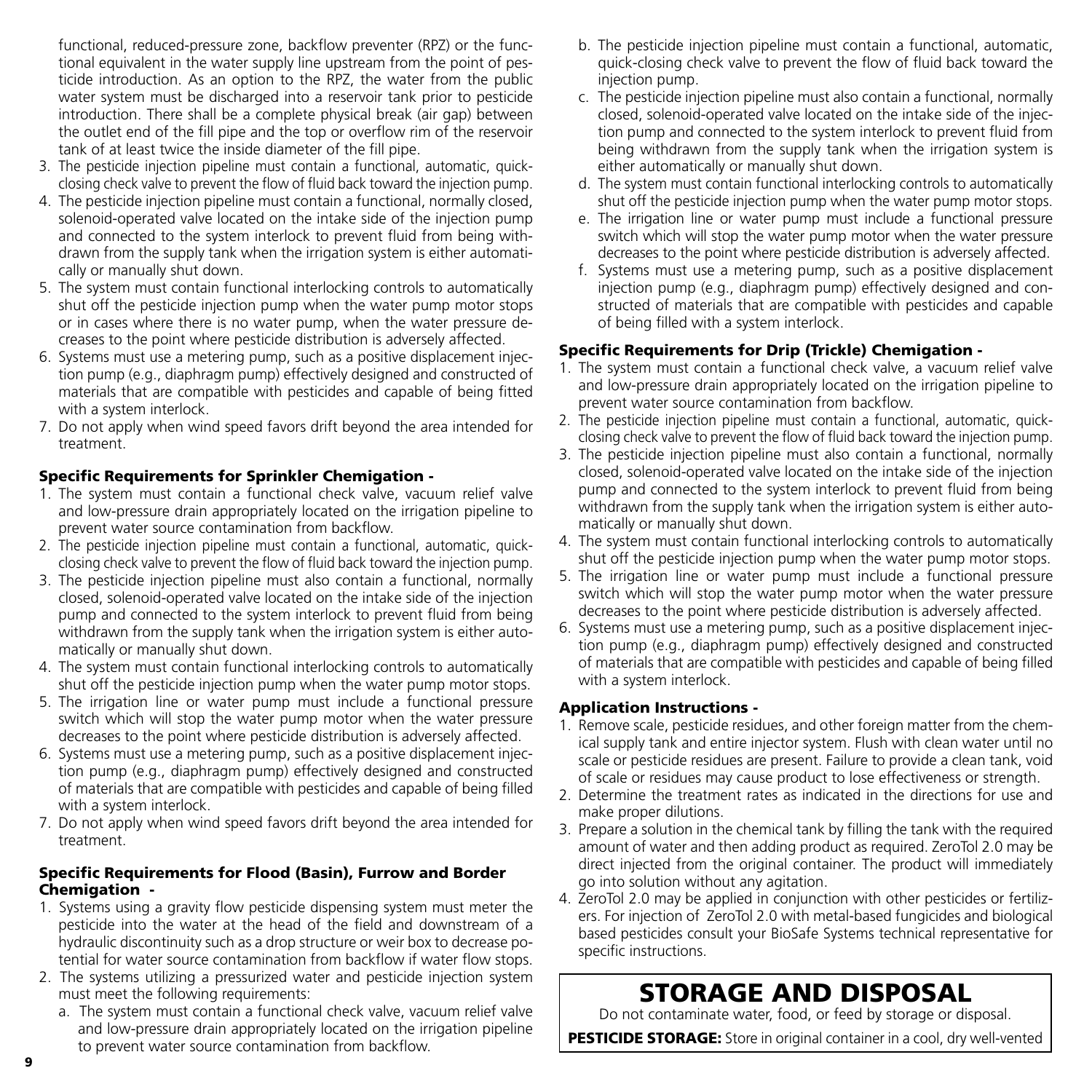area, away from direct sunlight. Do not allow product to become overheated in storage. Do not store in a manner where cross-contamination with other pesticides or fertilizers could occur.

**PESTICIDE DISPOSAL:** Pesticide wastes are acutely hazardous. Improper disposal of excess pesticide, spray mixture, or rinsate is a violation of Federal Law. Dispose of all excess treated seed by burying seed away from bodies of water. Dispose of seed packaging or containers in accordance with local requirements. If these wastes cannot be disposed of by use according to label directions, contact your State Pesticide or Environmental Control Agency, or the Hazardous Waste Representative at the nearest EPA Regional Office for guidance.

#### CONTAINER HANDLING:

Non-refillable containers equal to or less than 5 gallons: Nonrefillable container. Do not reuse or refill this container. Triple rinse container (or equivalent) promptly after emptying. Triple rinse as follows: Empty the remaining contents into application equipment or a mix tank. Fill the container ¼ full with water and recap. Shake for 10 seconds. Pour rinsate into application equipment or a mix tank or store rinsate for later use or disposal. Drain for 10 seconds after the flow begins to drip. Repeat this procedure two more times. Then offer for recycling if available or puncture and dispose of in a sanitary landfill, or by incineration. Do not burn, unless allowed by state and local ordinances. If burned, stay out of smoke.

Non-refillable containers greater than 5 gallons: Nonrefillable container. Do not reuse or refill this container. Triple rinse container (or equivalent) promptly after emptying. Triple rinse as follows: Empty the remaining contents into application equipment or a mix tank. Fill the container ¼ full with water. Replace and tighten closures. Tip container on its side and roll it back and forth, ensuring at least one complete revolution for 30 seconds. Stand the container on its end and tip it back and forth several times. Empty the rinsate into application equipment or a mix tank or store rinsate for later use or disposal. Repeat this procedure two more times. Then offer for recycling if available or puncture and dispose of in a sanitary landfill, or by incineration. Do not burn, unless allowed by state and local ordinances. If burned, stay out of smoke.

For refillable containers: Refillable container. Refill this container with pesticide only. Do not reuse this container for any other purpose. Cleaning the container before final disposal is the responsibility of the person disposing of the container. Cleaning before refilling is the responsibility of the refiller. To clean the container before final disposal, empty the remaining contents from this container into application equipment or a mix tank. Fill the container about 10 percent full with water. Agitate vigorously or recirculate water with the pump for 2 minutes. Pour or pump rinsate into application equipment or rinsate collection system. Repeat this rinsing procedure two more times.

#### CONDITIONS OF SALE AND LIMITATION OF WARRANTY AND LIABILITY

NOTICE: Read the entire Directions for Use and Conditions of Sale and Limitation of Warranty and Liability before buying or using this product. If the terms are not acceptable, return the product at once, unopened, and the purchase price will be refunded.

The Directions for Use of this product must be followed carefully. It is impossible to eliminate all risks inherently associated with the use of this product. Crop injury, or other unintended consequences may result because of such factors as manner of use or application, weather or crop conditions, presence

of other materials or other influencing factors in the use of the product, which are beyond the control of BIOSAFE SYSTEMS LLC or Seller. All such risks shall be assumed by Buyer and User, and Buyer and User agree to hold BIOSAFE SYSTEMS LLC and Seller harmless for any claims relating to such factors, to the extent consistent with applicable law.

BIOSAFE SYSTEMS LLC warrants that this product conforms to the chemical description on the label and is reasonably fit for the purposes stated in the Directions for Use, subject to the inherent risks referred to above when used in accordance with directions under normal use conditions. To the extent consistent with applicable law, this warranty does not extend to the use of the product contrary to label instructions, or under abnormal conditions or under conditions not reasonably foreseeable to or beyond the control of Seller or BIOSAFE SYSTEMS LLC, and Buyer and User assume the risk of any such use. TO THE EXTENT CONSISTENT WITH APPLICABLE LAW, BIOSAFE SYSTEMS LLC MAKES NO WARRANTIES OF MERCHANTABILITY FOR A PAR-TICULAR PURPOSE, NOR ANY OTHER EXPRESSED OR IMPLIED WARRANTY EXCEPT AS STATED ABOVE.

To the extent consistent with applicable law, in no event shall BIOSAFE SYSTEMS LLC or Seller be liable for any incidental, consequential or special damages resulting from the use or handling of this product. TO THE EXTENT CON-SISTENT WITH APPLICABLE LAW, THE EXCLUSIVE REMEDY OF THE USER OR BUYER, AND THE EXCLUSIVE LIABILITY OF BIOSAFE SYSTEMS LLC AND SELL-ER FOR ANY AND ALL CLAIMS, LOSSES, INJURIES OR DAMAGES (INCLUDING CLAIMS BASED ON BREACH OF WARRANTY, CONTRACT, NEGLIGENCE, TORT, STRICT LIABILITY OR OTHERWISE) RESULTING FROM THE USE OR HANDLING OF THIS PRODUCT, SHALL BE THE RETURN OF THE PURCHASE PRICE OF THE PRODUCT OR, AT THE ELECTION OF BIOSAFE SYSTEMS LLC OR SELLER, THE REPLACEMENT OF THE PRODUCT.

BIOSAFE SYSTEMS LLC and Seller offer this product, and Buyer and User accept it, subject to the foregoing Conditions of Sale and Limitation of Warranty and Liability, which may not be modified except by written agreement signed by a duly authorized representative of BIOSAFE SYSTEMS LLC.

## *<u>WBioSafe Systems</u>*

For additional information on ZeroTol® 2.0, call us toll-free at 1.888.273.3088 or visit BioSafeSystems.com.

©2021 BioSafe Systems, LLC. ZeroTol® 2.0 is a registered trademark of BioSafe Systems, LLC. Always read and follow label directions. V16-021821 rev.1 4.21